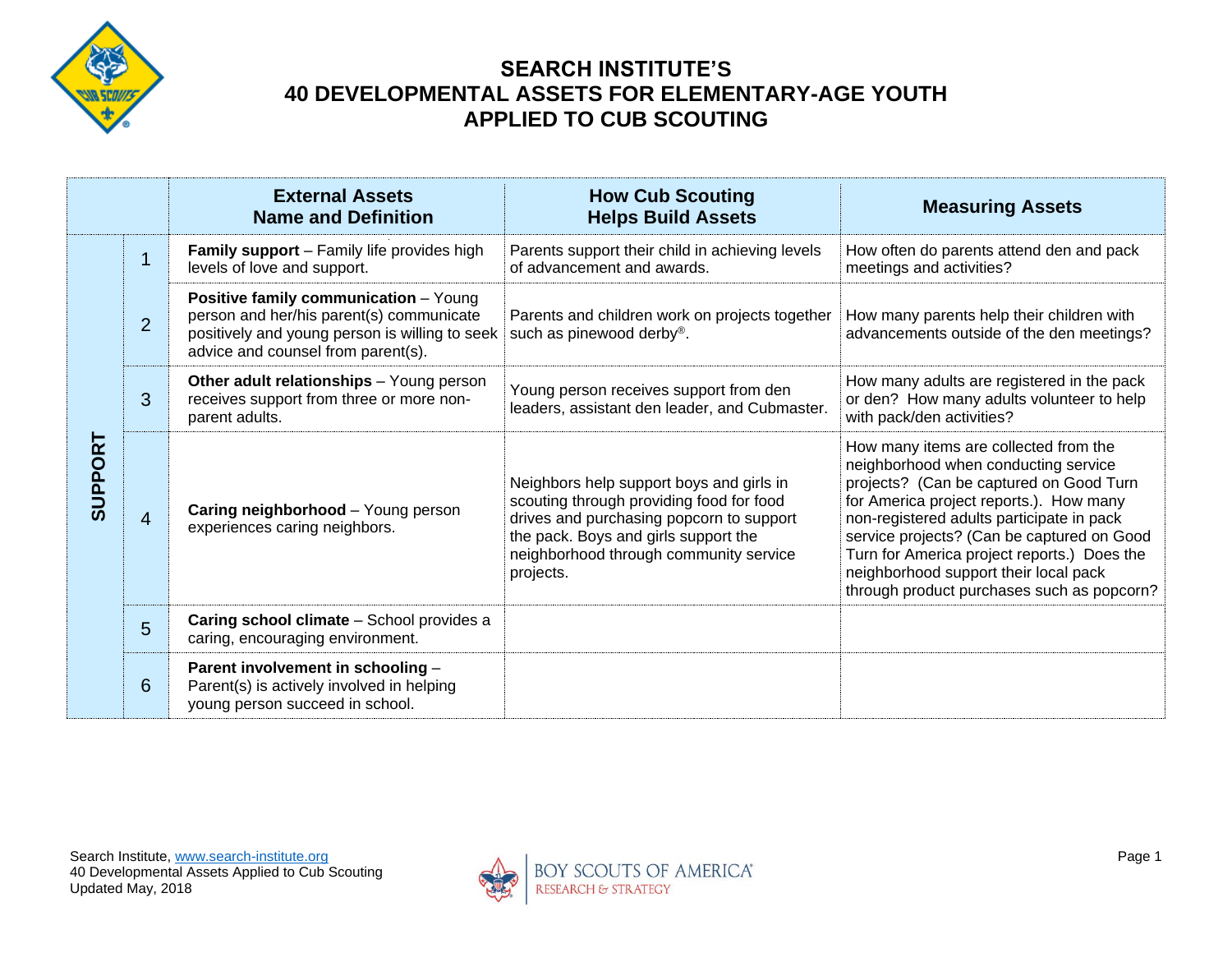

|                    |                | <b>External Assets</b><br><b>Name and Definition</b>                                                   | <b>How Cub Scouting</b><br><b>Helps Build Assets</b>                                                                         | <b>Measuring Assets</b>                  |
|--------------------|----------------|--------------------------------------------------------------------------------------------------------|------------------------------------------------------------------------------------------------------------------------------|------------------------------------------|
| <b>EMPOWERMENT</b> | $\overline{7}$ | <b>Community values youth</b> – Young person<br>perceives that adults in the community value<br>youth. | Youth members are nurtured by pack leaders<br>and other community members and are<br>presented awards in front these people. | Survey of youth and adults               |
|                    | 8              | Youth as resources - Young people are<br>given useful roles in the community.                          | Youth work on service projects that allow them<br>to see that they are helping the community.                                | Number of service projects/service hours |
|                    | 9              | <b>Service to others</b> - Young person<br>serves in the community one hour or<br>more per week.       | Youth are encouraged to participate in<br>community service projects.                                                        | Number of service projects/service hours |
|                    | 10             | <b>Safety</b> – Young person feels safe at home,<br>at school, and in the neighborhood.                | Pack and den meetings are held in safe and<br>nurturing environments.                                                        | Survey of youth and parents              |

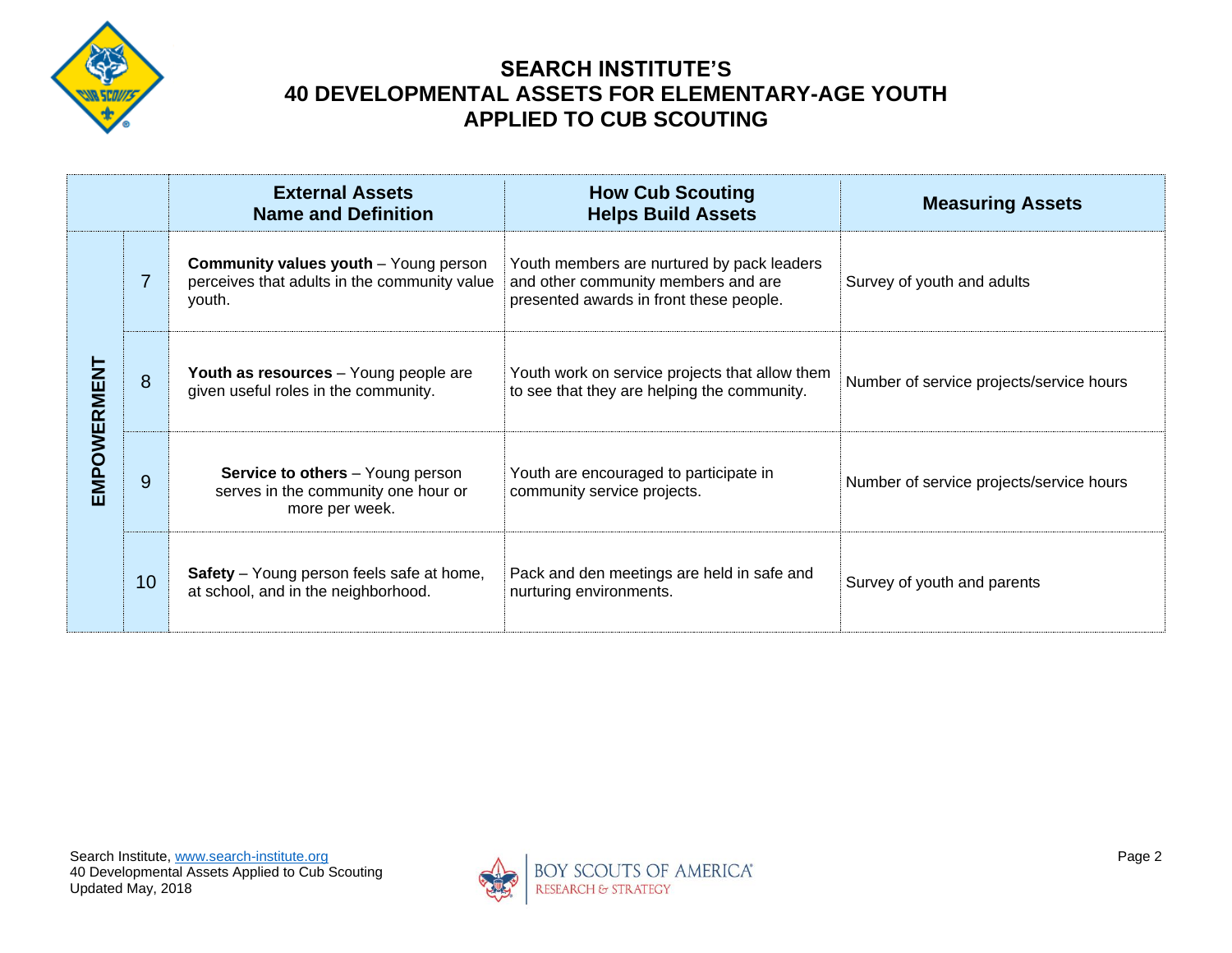

|                                       |    | <b>External Assets</b><br><b>Name and Definition</b>                                                           | <b>How Cub Scouting</b><br><b>Helps Build Assets</b>                                                                                                                                                                                | <b>Measuring Assets</b>                                                                                                                                                                                                                            |
|---------------------------------------|----|----------------------------------------------------------------------------------------------------------------|-------------------------------------------------------------------------------------------------------------------------------------------------------------------------------------------------------------------------------------|----------------------------------------------------------------------------------------------------------------------------------------------------------------------------------------------------------------------------------------------------|
| AND EXPECTATIONS<br><b>30UNDARIES</b> | 11 | Family boundaries - Family has clear rules<br>and consequences and monitors the young<br>person's whereabouts. | Families are encouraged to talk about<br>personal safety with youth. Parents and<br>leaders set rules for conduct and<br>responsibilities during meetings and provide<br>consequences.                                              | How many families read the youth protection<br>guidelines with their child? Do dens have<br>written rules of conduct?                                                                                                                              |
|                                       | 12 | School boundaries - School provides clear<br>rules and consequences.                                           |                                                                                                                                                                                                                                     |                                                                                                                                                                                                                                                    |
|                                       | 13 | <b>Neighborhood boundaries - Neighbors</b><br>take responsibility for monitoring young<br>people's behavior.   | Packs and dens are composed of<br>neighborhood children and parents. Parents<br>and leaders in dens monitor young people's<br>behavior.                                                                                             | How many parents attend den and pack<br>meetings? How many parents are registered<br>pack leaders?                                                                                                                                                 |
|                                       | 11 | Adult role models $-$ Parent(s) and other<br>adults model positive, responsible behavior.                      | Leaders provide positive role models exhibiting<br>the qualities of the Cub Scout Oath.                                                                                                                                             | Survey of youth satisfaction and support                                                                                                                                                                                                           |
|                                       | 15 | Positive peer influence - Young person's<br>best friends model responsible behavior.                           | Cub Scout advancement teaches boys and<br>girls to work together to achieve goals. The<br>Law of the Pack includes "The Cub Scout<br>gives goodwill," meaning youth provide a<br>friendly and service-oriented attitude to all.     | How many advancements did youth work on<br>as a den?                                                                                                                                                                                               |
|                                       | 16 | High expectations - Parent(s) and teachers<br>encourage the young person to do well.                           | The advancement program provides activities<br>to encourage young people to try things they<br>have never done before and set and achieve<br>goals. Parents and leaders encourage youth<br>to "Do their best," the Cub Scout motto. | How many youth tried something that they<br>have never tried before? How many youth<br>feel positively challenged by their Scouting<br>activities? How many youth agree with the<br>statement that Scouting has taught them to<br>"do their best"? |

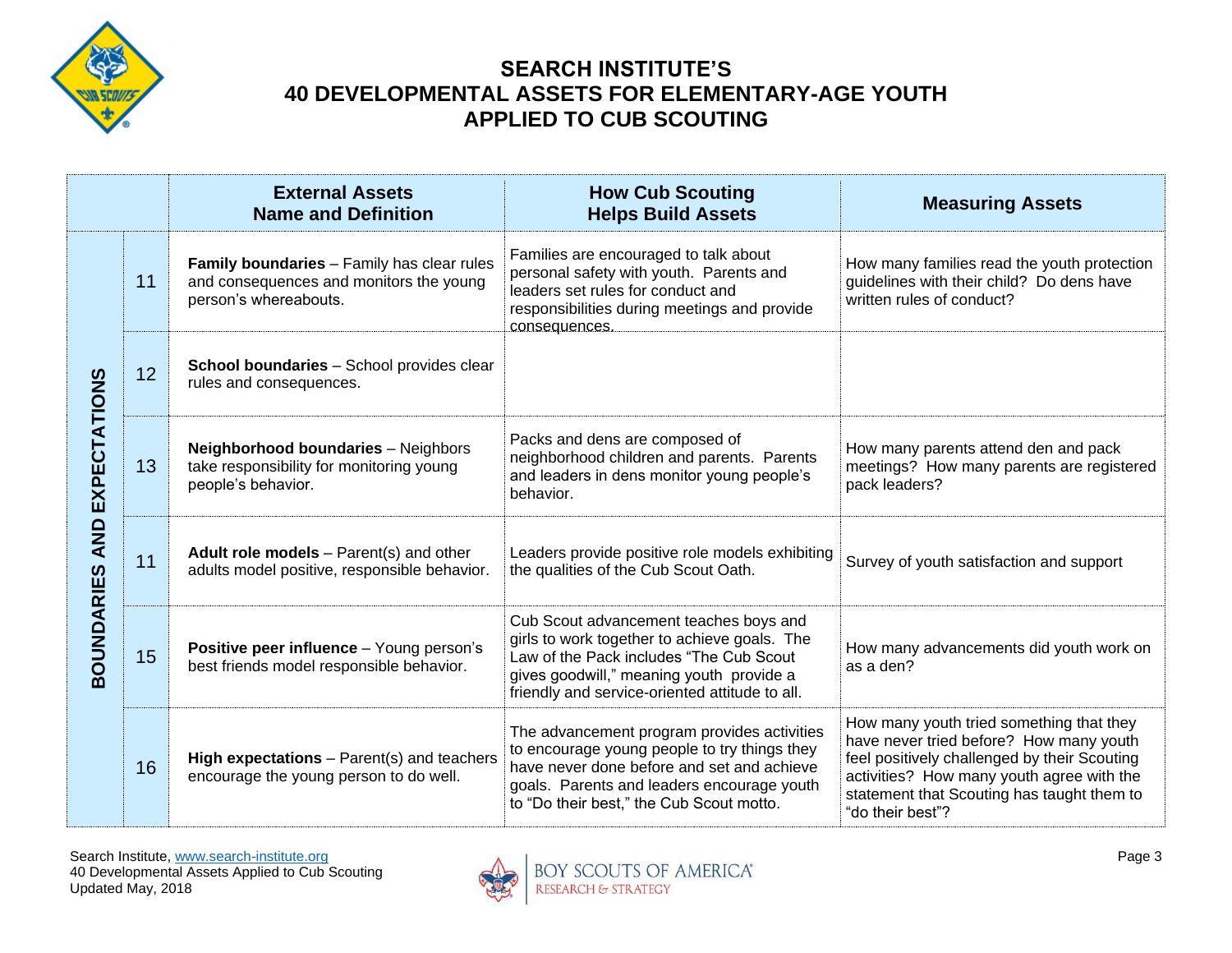

|                                               |    | <b>External Assets</b><br><b>Name and Definition</b>                                                                                         | <b>How Cub Scouting</b><br><b>Helps Build Assets</b>                                                                                                                                                                                                             | <b>Measuring Assets</b>                                                                                                    |
|-----------------------------------------------|----|----------------------------------------------------------------------------------------------------------------------------------------------|------------------------------------------------------------------------------------------------------------------------------------------------------------------------------------------------------------------------------------------------------------------|----------------------------------------------------------------------------------------------------------------------------|
| TIME<br>$\overline{0}$<br>USE<br>CONSTRUCTIVE | 17 | <b>Creative activities</b> - Young person spends<br>three or more hours per week in lessons or<br>practice in music, theater, or other arts. | Arts, crafts, song, and skits are all part of the<br>Cub Scout program.                                                                                                                                                                                          | Rank advancement completion and arrow<br>points and elective completion; Cub Scout<br>Academics and Sports awards achieved |
|                                               | 18 | Youth Programs - Young person spends<br>three or more hours per week in sports,<br>clubs, or organizations at school or in the<br>community. | Physical fitness activities are a part of the<br>advancement program for Cub Scouts. Boys<br>and girls can also earn belt loops and pins as<br>they learn the basics and master different<br>sports. Youth spend at least one hour per<br>week in a den meeting. | Attendance at meetings and field trips                                                                                     |
|                                               | 19 | Religious community - Young person<br>spends one or more hours per week in<br>activities in a religious institution.                         | 61 percent of Scouting units are chartered to<br>faith-based organizations. Religious emblems<br>program encourages youth to learn more<br>about their own faith or the faith of others.                                                                         | Attendance at den meetings supported by a<br>faith-based organization that operates<br>Scouting units                      |
|                                               | 20 | <b>Time at home</b> - Young person is out<br>with friends "with nothing special to do,"<br>two or fewer nights per week.                     | The Cub Scout program provides structure and<br>activities to keep youth from having "nothing to<br>do." They can work on advancements,<br>electives, belt loops and pins.                                                                                       | Advancement; survey of parents and youth to<br>determine how much alone time youth have                                    |

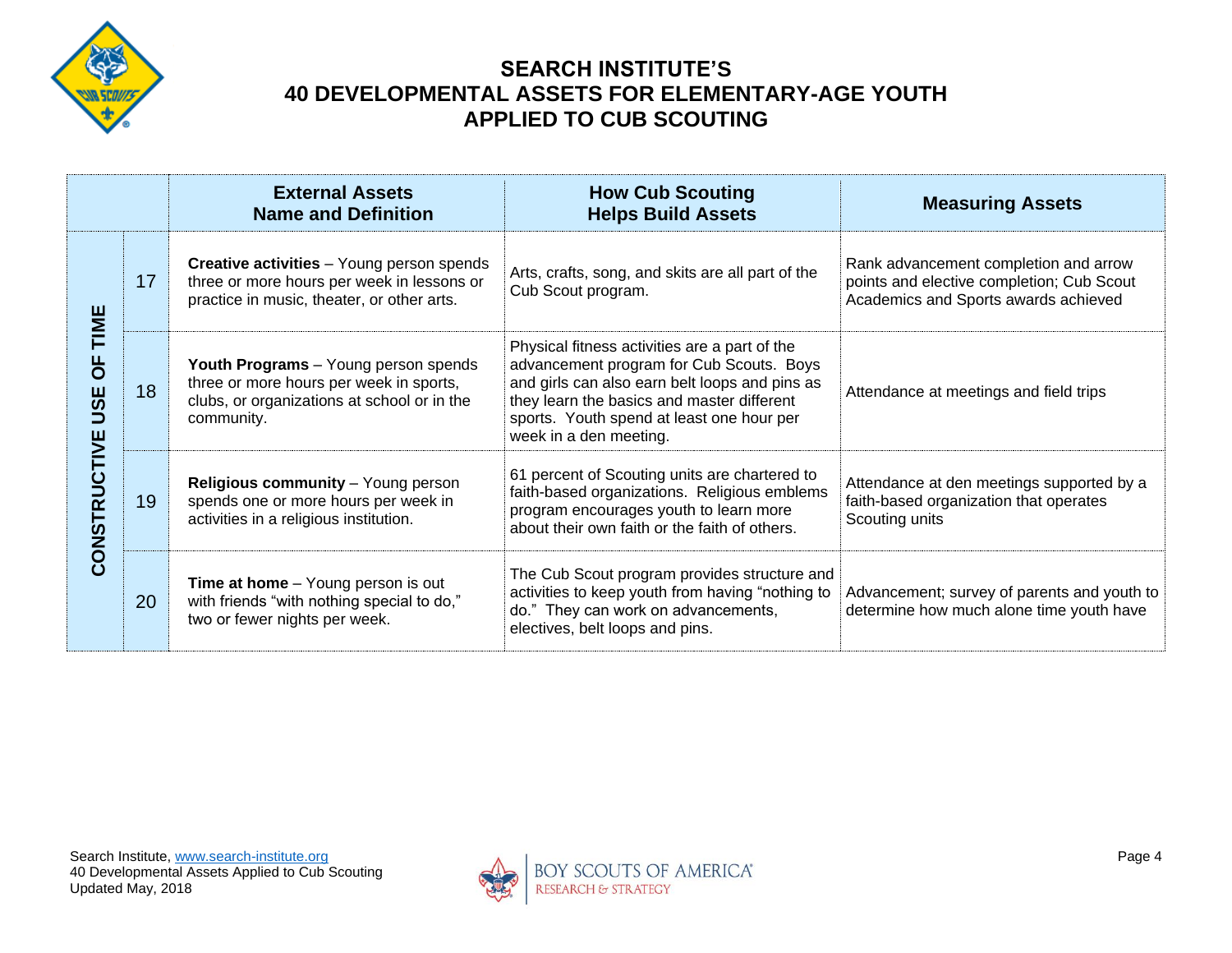

|                           |    | <b>External Assets</b><br><b>Name and Definition</b>                                     | <b>How Cub Scouting</b><br><b>Helps Build Assets</b>                                                                                                                                                           | <b>Measuring Assets</b>                                           |
|---------------------------|----|------------------------------------------------------------------------------------------|----------------------------------------------------------------------------------------------------------------------------------------------------------------------------------------------------------------|-------------------------------------------------------------------|
|                           | 21 | Achievement motivation - Young person is<br>motivated to do well in school.              | Cub Scouts are encouraged to "do their best"<br>in all areas of their life. Academic belt loops<br>and pins encourage youth to excel in academic<br>areas and acknowledge their efforts.                       | Academic belt loops achieved and<br>self-reporting on a survey    |
| LEARNING<br>COMMITMENT TO | 22 | School engagement - Young person is<br>actively engaged in learning.                     | Advancements, electives, belt loops and pins<br>all engage youth in hands-on learning.<br>Science, math, language arts, art, social<br>studies and reading are all incorporated into<br>the Cub Scout program. | Completion of rank advancements and<br>self-reporting on a survey |
|                           | 23 | Homework - Young person reports doing at<br>least one hour of homework every school day. |                                                                                                                                                                                                                |                                                                   |
|                           | 24 | <b>Bonding to school</b> - Young person cares<br>about her/his school.                   |                                                                                                                                                                                                                |                                                                   |
|                           | 25 | Reading for pleasure - Young person reads<br>for pleasure three or more hours per week.  | Boys' Life and Reading Partners are parts of<br>the Cub Scout program that encourages youth<br>to read for pleasure.                                                                                           |                                                                   |

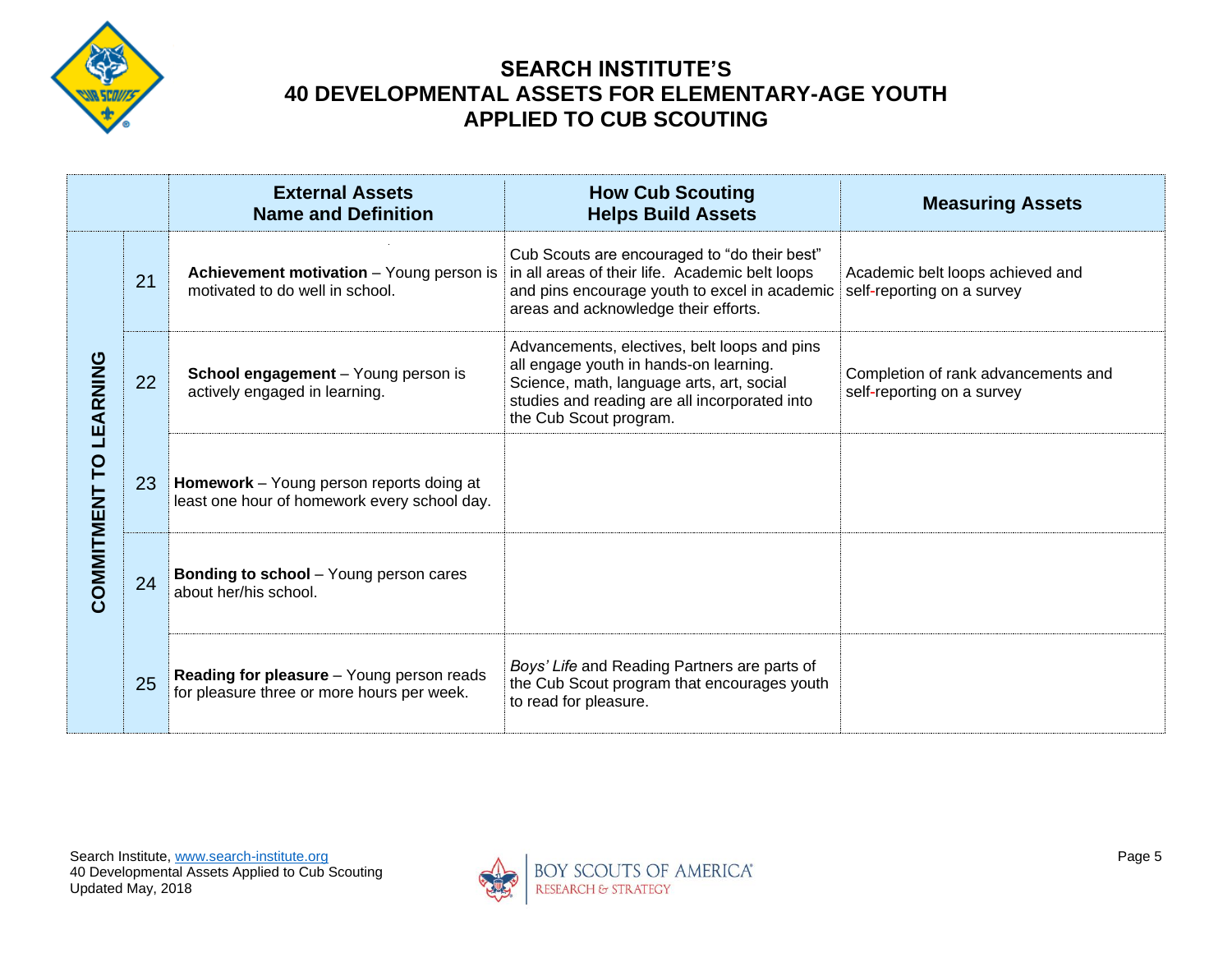

|                 |    | <b>External Assets</b><br><b>Name and Definition</b>                                                                             | <b>How Cub Scouting</b><br><b>Helps Build Assets</b>                                                                                                                                                                              | <b>Measuring Assets</b>                                                 |
|-----------------|----|----------------------------------------------------------------------------------------------------------------------------------|-----------------------------------------------------------------------------------------------------------------------------------------------------------------------------------------------------------------------------------|-------------------------------------------------------------------------|
| POSITIVE VALUES | 26 | Caring - Young person places high value on<br>helping other people.                                                              | "To help other people at all times" is a part of<br>the Cub Scout Promise. Cub Scouts are<br>encouraged to participate in service projects in<br>their community throughout the year.                                             | Service hours and service projects as well as<br>"do a good turn daily" |
|                 | 27 | <b>Equality and social justice</b> - Young person<br>places high value on promoting equality and<br>reducing hunger and poverty. | Youth are taught to respect differences. Good<br>Turn for America service projects help the<br>hungry and homeless.                                                                                                               | Service project participation/service hours                             |
|                 | 28 | <b>Integrity</b> - Young person acts on convictions<br>and stands up for her/his beliefs.                                        | The Cub Scout program helps boys and girls<br>learn to speak for themselves through<br>character development activities and<br>education.                                                                                         | Survey of self-reported behaviors                                       |
|                 | 29 | Honesty - Young person "tells the truth even<br>when it is not easy."                                                            | Honesty is a basic principle taught through<br>Scouting.                                                                                                                                                                          | Survey of self-reported behaviors                                       |
|                 | 30 | Responsibility - Young person accepts and<br>take personal responsibility.                                                       | Youth are taught responsibility through<br>planning and achieving goals. They are also<br>responsible for providing service at den<br>meetings through the Denner and Assistant<br>Denner requirements.                           | Survey of self-reported behaviors                                       |
|                 | 31 | Restraint - Young person believes it is<br>important not to be sexually active or to use<br>alcohol or other drugs.              | Youth are taught to resist drugs and other<br>substances that would harm their body through<br>advancements and role-playing. Boys' Life<br>also provides drug awareness education<br>through its "Drugs: A Deadly Game" program. | Completion of awards based on personal<br>fitness and health            |

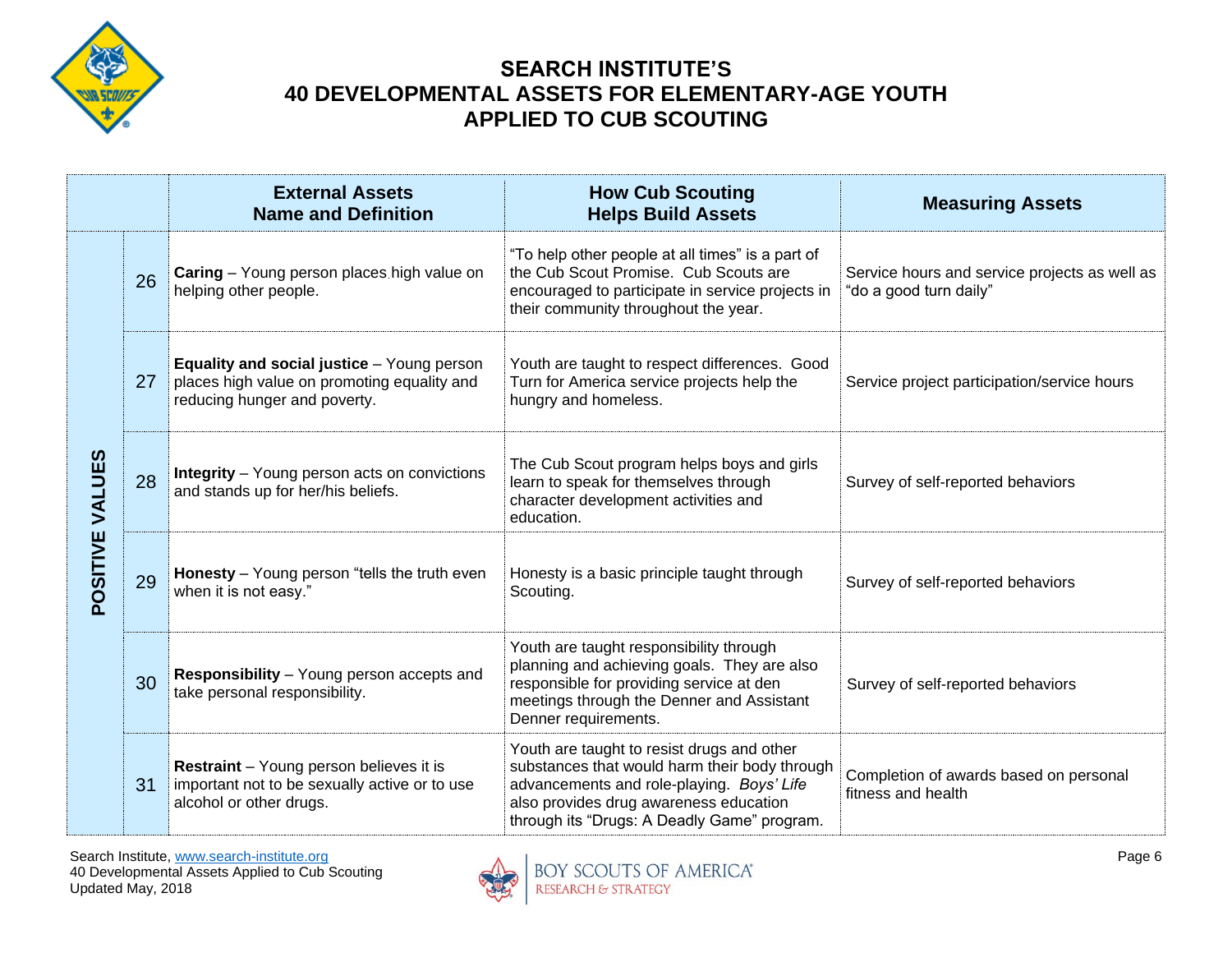

|                        |    | <b>External Assets</b><br><b>Name and Definition</b>                                                                                      | <b>How Cub Scouting</b><br><b>Helps Build Assets</b>                                                                                                                                                     | <b>Measuring Assets</b>                                                                  |
|------------------------|----|-------------------------------------------------------------------------------------------------------------------------------------------|----------------------------------------------------------------------------------------------------------------------------------------------------------------------------------------------------------|------------------------------------------------------------------------------------------|
|                        | 32 | Planning and decision making - Young<br>person knows how to plan ahead and make<br>choices.                                               | Boys and girls help plan events and are given<br>opportunities to make choices. Advancement<br>activities include role-play situations where<br>youth must make choices and learn about<br>consequences. | Survey of self-reported activities and<br>leadership roles                               |
| COMPETENCIES<br>SOCIAL | 33 | Interpersonal competence - Young person<br>has empathy, sensitivity, and friendship skills.                                               | The Cub Scout program promotes social<br>interaction among youth. Service projects and<br>activities in the advancement program promote<br>empathy and sensitivity toward others.                        | Survey of developmental assets                                                           |
|                        | 34 | <b>Cultural competence</b> - Young person has<br>knowledge of and comfort with people of<br>different cultural/racial/ethnic backgrounds. | Advancements and the heritage belt loop and<br>pin help youth explore their own cultural<br>heritage and learn about other heritages and<br>customs.                                                     | Completion of Heritage belt loop and pin;<br>activities for advancement in each handbook |
|                        | 35 | Resistance skills - Young person can resist<br>negative peer pressure and dangerous<br>situations.                                        | Resistance skills are taught through activities,<br>role-playing and modeling activities.                                                                                                                | Survey of self-reported behaviors                                                        |
|                        | 36 | <b>Peaceful conflict resolution</b> - Young person<br>seeks to resolve conflict nonviolently.                                             | Boys and girls are taught how to work with<br>others when they have differences.                                                                                                                         | Survey of self-reported behaviors                                                        |